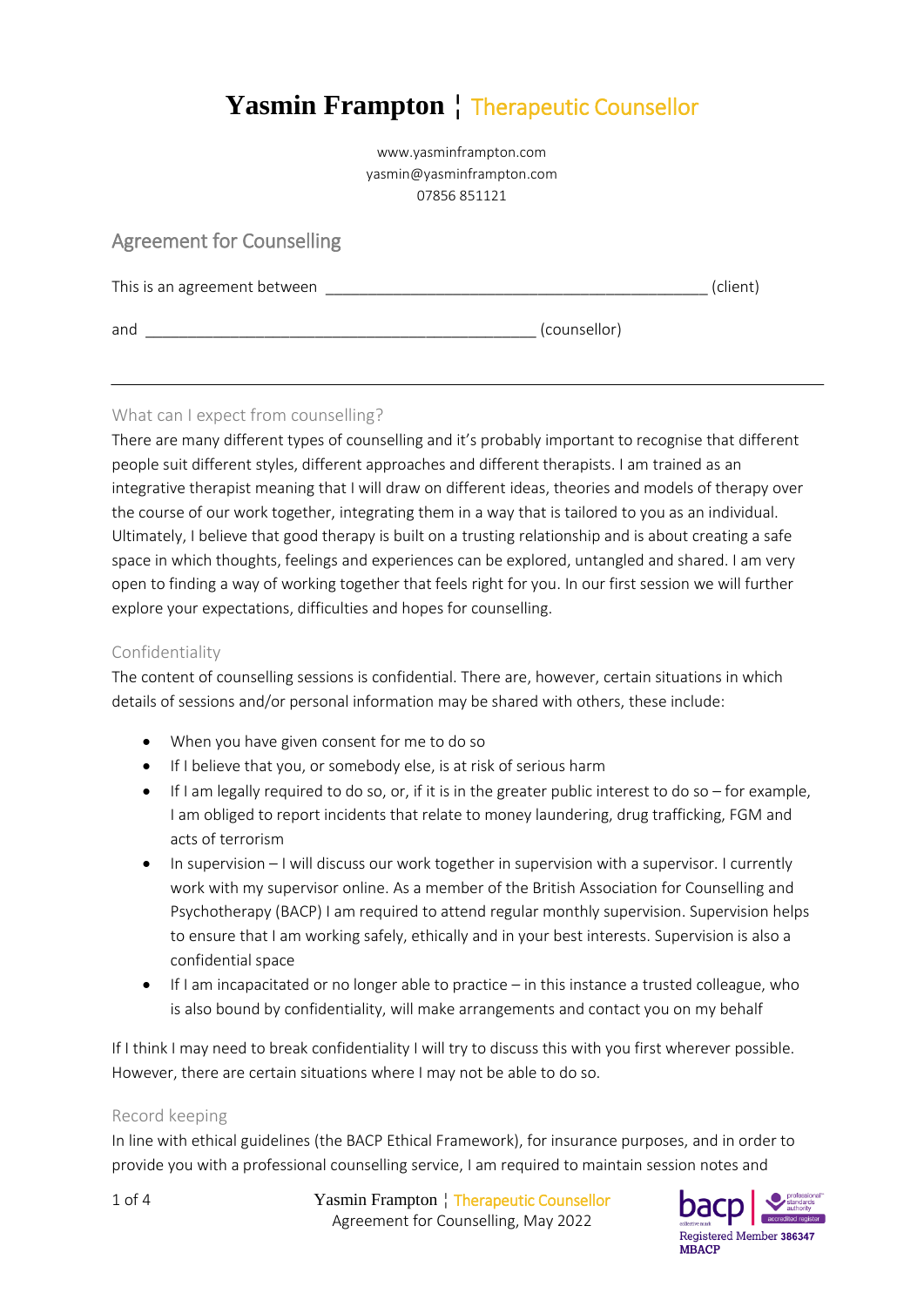records relating to our work together. A separate privacy agreement (the Privacy Notice and Data Protection Agreement) outlines what information is held about you, why it is held, how long it will be kept and your rights in relation to your data – I require a signed copy of this document in order for us to work together.

#### Counselling sessions and fees

Each counselling appointment lasts for 50 minutes and is charged at £50 per session. It is usual to meet once weekly for the duration of a counselling contract. Sessions will begin at the agreed time and finish 50 minutes after this time, this would be the case even if you were to arrive to a session late. During sessions I require that you are not under the influence of drugs or alcohol.

#### Online counselling sessions

In general, I use Zoom as a platform for online sessions. I will email or text you the details for an upcoming session ahead of our meeting time. I will take steps to ensure that online sessions remain private and confidential by, for example, setting up a unique session ID for your appointments, enabling a 'waiting room' and 'locking' sessions after your arrival. Please note, that communication via any digital medium cannot be guaranteed as 100% secure therefore engaging with me in this way means acceptance of some risk on your part. When working together online it is also useful to make sure that we have an alternative method of contact available just in case our connection is interrupted or lost, for example, having a phone or mobile phone on standby. I request that online sessions are not recorded.

#### Payments and cancellations

I accept cash and payment via online bank transfer. Payments for sessions should be made either in session (if face-to-face) or 24 hours before an allocated appointment time (if payment is online). Payment for online and telephone sessions should be received 24 hours in advance of our meeting time – if payment is not made then, unfortunately, a booked session cannot go ahead. I operate a 48 hour cancellation policy – cancellations made within 48 hours of a scheduled appointment will still be charged at the full session rate of £50. If required, I will give you my payment details in our initial communications.

## Contact and contact availability

You are able to contact me by texting or calling my work mobile (07856 851121) or by emailing [yasminframpton@protonmail.com.](mailto:yasminframpton@protonmail.com) For practical reasons I prefer to receive messages via email or text message. Please note that I will reply to messages, calls and texts as soon as I am able, however, I generally only work between the hours of 9.00 and 14.30, Monday to Friday. If you require immediate, emergency support outside of our sessions you are able to contact the Samaritans on 116 123, your GP surgery, NHS 111, your local A&E department or, if you believe your life is in immediate danger, 999.

#### Social media

I aim to keep my professional and personal presence separate from one another. I will therefore not accept or respond to friend requests or other forms of contact made via social media.

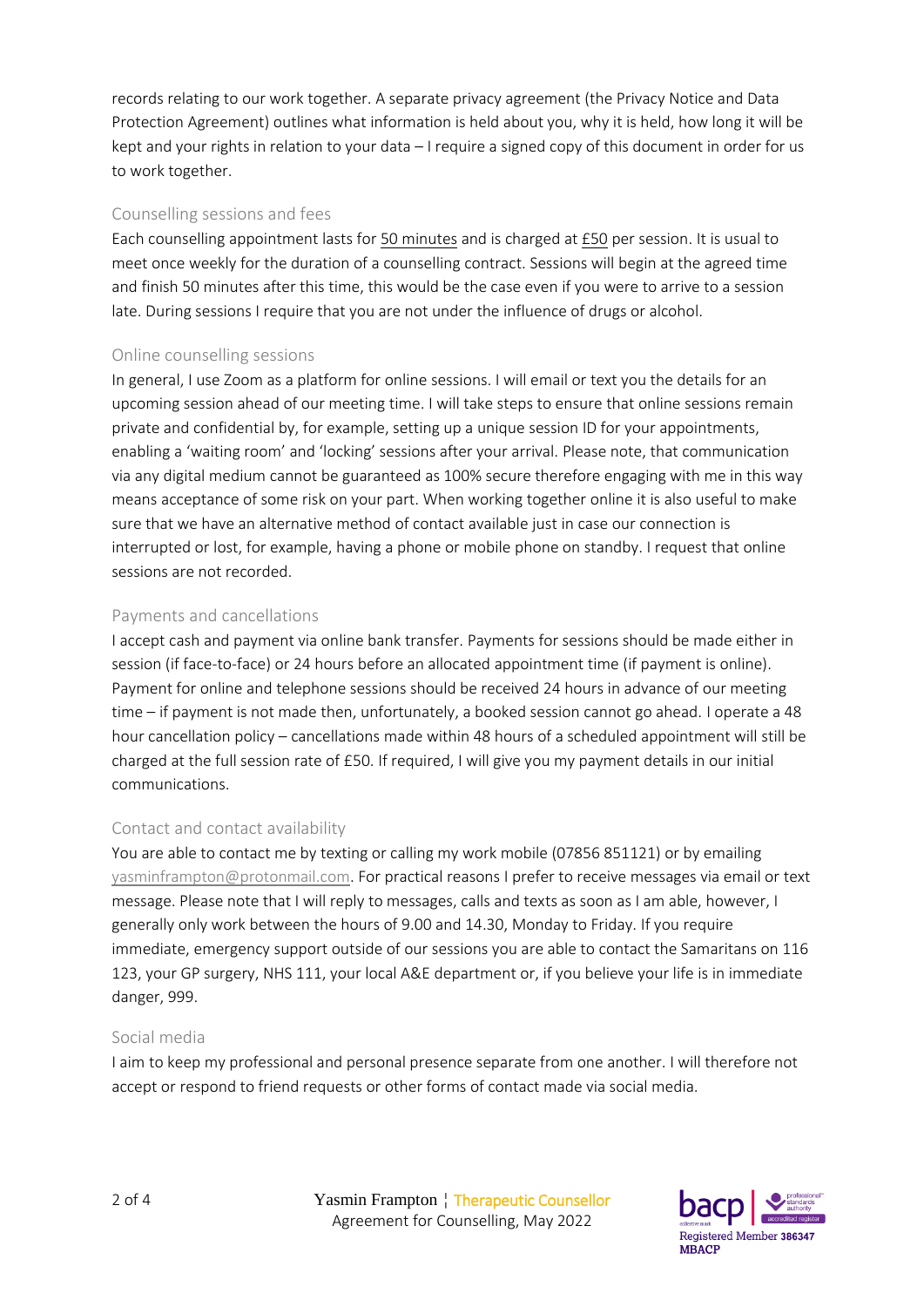#### Membership and complaints

I am a member of the British Association for Counselling and Psychotherapy (BACP) and abide by their ethical framework. Complaints about my professional conduct can be made raised with me directly in session or, if this is not appropriate, to the BACP using their Ask Kathleen service. You can find further information at: [https://www.bacp.co.uk/about-us/protecting-the-public/professional-conduct/how](https://www.bacp.co.uk/about-us/protecting-the-public/professional-conduct/how-to-complain-about-a-bacp-member/)[to-complain-about-a-bacp-member/](https://www.bacp.co.uk/about-us/protecting-the-public/professional-conduct/how-to-complain-about-a-bacp-member/)

#### Client details

*Please fill out your details below. I require this information for legal, ethical and safeguarding reasons.*

| Please circle the appropriate response: May I call this number directly? Y / N |                                                  |
|--------------------------------------------------------------------------------|--------------------------------------------------|
|                                                                                | May I leave voice messages at this number? $Y/N$ |
|                                                                                | May I send text messages to this number? Y/N     |
|                                                                                |                                                  |
|                                                                                |                                                  |

Emergency Contact

*Please note: this information will only be used in an emergency situation, for example, where your life is in danger or you require emergency medical attention.*

| Your name:              |  |
|-------------------------|--|
| Emergency contact name: |  |
| Relationship to you:    |  |
| Contact no.:            |  |

Does this person know you are attending counselling sessions? Y / N

In an emergency situation can I disclose to this person that I am your counsellor?  $Y/N$